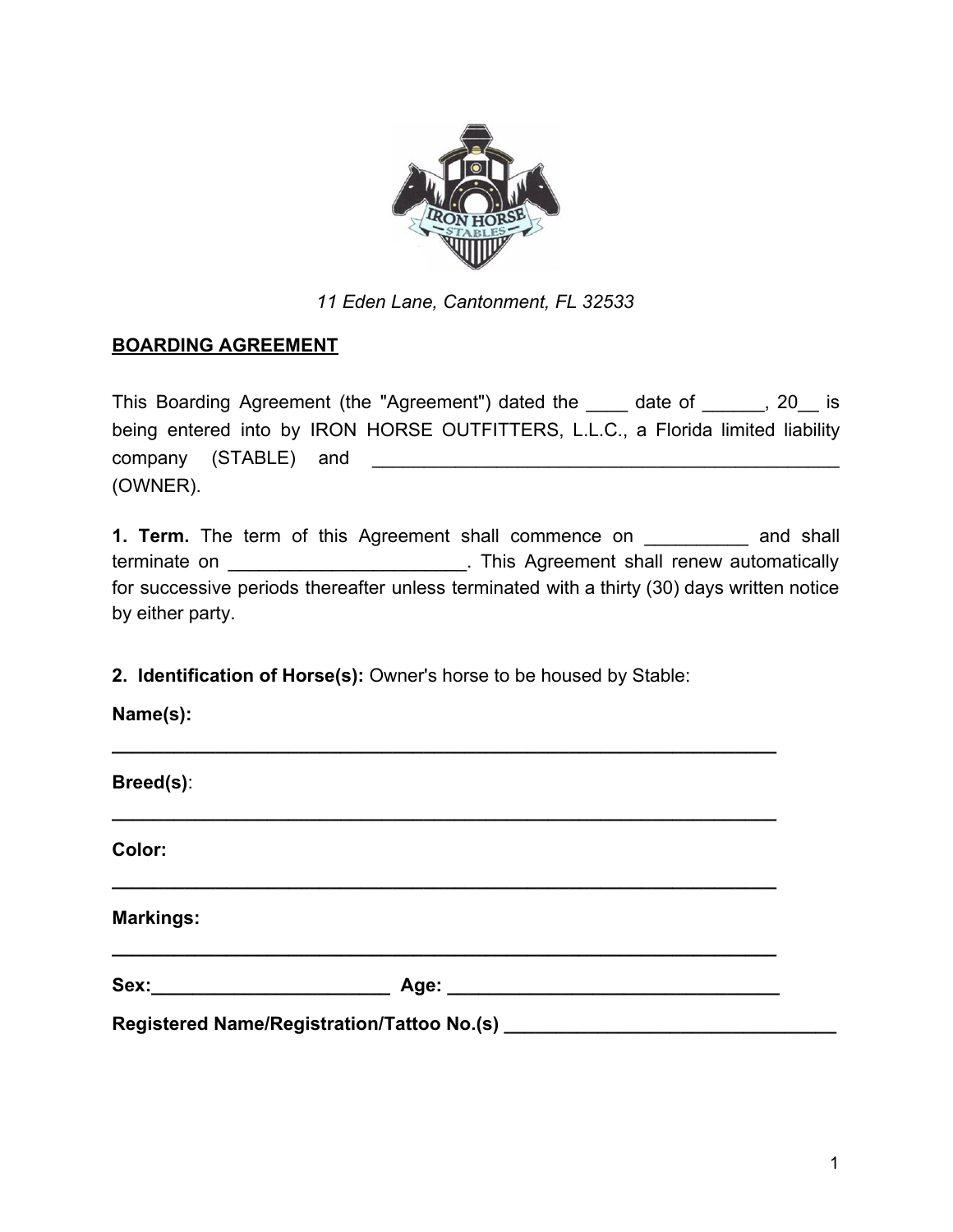**3. Boarder's Contact Information:**

**Name:**

| <b>Address:</b> |  |  |
|-----------------|--|--|
|                 |  |  |
|                 |  |  |
|                 |  |  |

**4. Ownership of/Authority of Horse.** The represents and warrants that he/she is the owner on record of Horse, legally leasing said horse or that he/she has express authority of the owner on record to enter into this Agreement and to house Horse with STABLE. If **Example 20** is not the owner on record of Horse, he/she nonetheless agrees to be fully bound by the terms of this Agreement and liable for all sums hereunder.

**5. Proof of Coggins Test**. OWNER will provide, prior to the time of delivery, proof of negative Coggins Test in the form of the original or notarized copy for the STABLE to hold on file.

## **6. Stable Services.**

a. STABLE agrees to provide either:

| Paddock Board at \$            | per month |
|--------------------------------|-----------|
| Full Board at \$               | per month |
| Training Board at \$           | per month |
| Private Paddock Board at \$    | per month |
| (**Check which option applies) |           |

- b. It is understood that the horse will be turned out at the sole discretion of STABLE. Special or private turn out may be arranged with Stable Management.
- c. Horse will be fed age-appropriate pellets and/or grain and/or hay. Any and all other supplements or feeds are responsibility of OWNER.
- d. Stalls will be cleaned 5 days a week.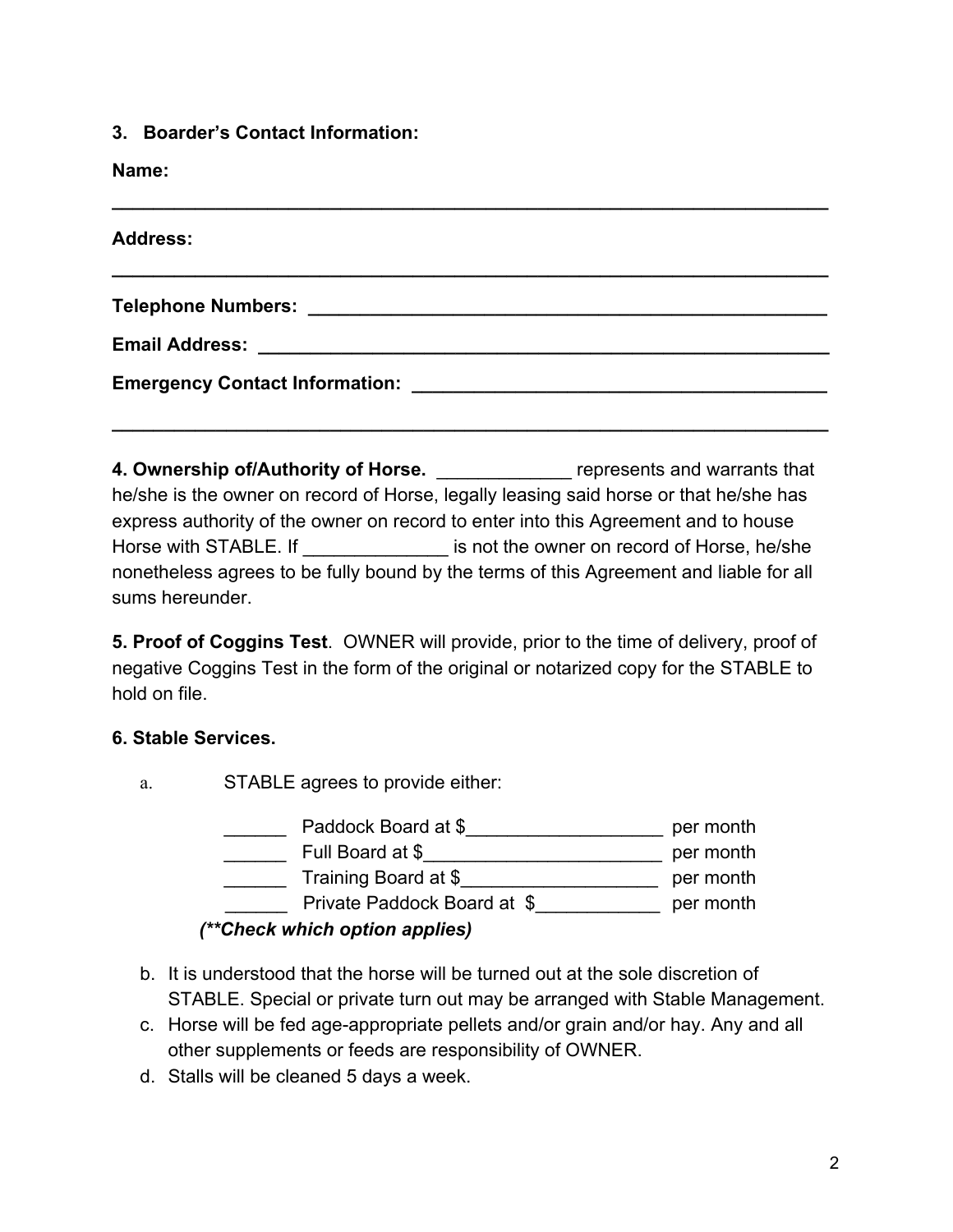- e. STABLE shall have the right to use reasonable and customary restraints and training implements to move Horse should they be necessary if, for example, horse refuses to move or becomes a danger to itself or others. Further, if Horse becomes a danger to itself or others, STABLE need not muck horse's stall or provide turn-out time.
- f. STABLE is not responsible for any lost or stolen articles of horse equipment.
- g. STABLE is not required to store any excessive equipment belonging to OWNER. Each OWNER is allotted a reasonable and similar area for storage of equipment. OWNER agrees to pay fees, if deemed necessary by STABLE, to store excessive equipment (i.e. horse trailers, etc.) on the property belonging to STABLE.
- h. If blanketing is necessary, an additional \$\_\_\_\_\_per month charge will apply (month) through  $(month)$  for blanketing.

**7. Deposit.** A refundable deposit of \$100.00 is required at the commencement of this Agreement. Unpaid Board or Late Fees, damages to STABLE, its facilities and equipment, veterinary charges, and any other unreimbursed expense incurred by STABLE for OWNER'S or Horse's benefit (other than Boarding as covered by this Agreement) shall be deducted from the deposit. Deposit balance will be refunded if thirty (30) days notice of departure is given to STABLE.

8. Boarding Fee. Board is due on the 1<sup>st</sup> day of each month. Payment received after the 5<sup>th</sup> of the month will be subject to a \$ 25.00 late fee, plus \$15.00 in late fees for each additional day thereafter on which Board plus accrued late fees remain unpaid. There will be a \$35.00 charge for returned checks plus any and all bank fees that were results from return check. Payments shall first be credited to accrued late fees and returned-check charges.

**9. Horse's Physical Condition/Special Care.** Except as specified in this section, to OWNER knowledge, Horse is currently sound, disease-free, and in good condition, and not in need of any special care.

**\_\_\_\_\_\_\_\_\_\_\_\_\_\_\_\_\_\_\_\_\_\_\_\_\_\_\_\_\_\_\_\_\_\_\_\_\_\_\_\_\_\_\_\_\_\_\_\_\_\_\_\_\_\_\_\_\_\_\_\_\_\_\_\_\_\_\_\_\_\_**

**\_\_\_\_\_\_\_\_\_\_\_\_\_\_\_\_\_\_\_\_\_\_\_\_\_\_\_\_\_\_\_\_\_\_\_\_\_\_\_\_\_\_\_\_\_\_\_\_\_\_\_\_\_\_\_\_\_\_\_\_\_\_\_\_\_\_\_\_\_\_**

\_\_\_\_\_\_\_\_\_\_\_\_\_\_\_\_\_\_\_\_\_\_\_\_\_\_\_\_\_\_\_\_\_\_\_\_\_\_\_\_\_\_\_\_\_\_\_\_\_\_\_\_\_\_\_\_\_\_\_\_\_\_\_\_\_\_\_\_\_\_

## **Exceptions:**

Please list any allergies horse/s may have.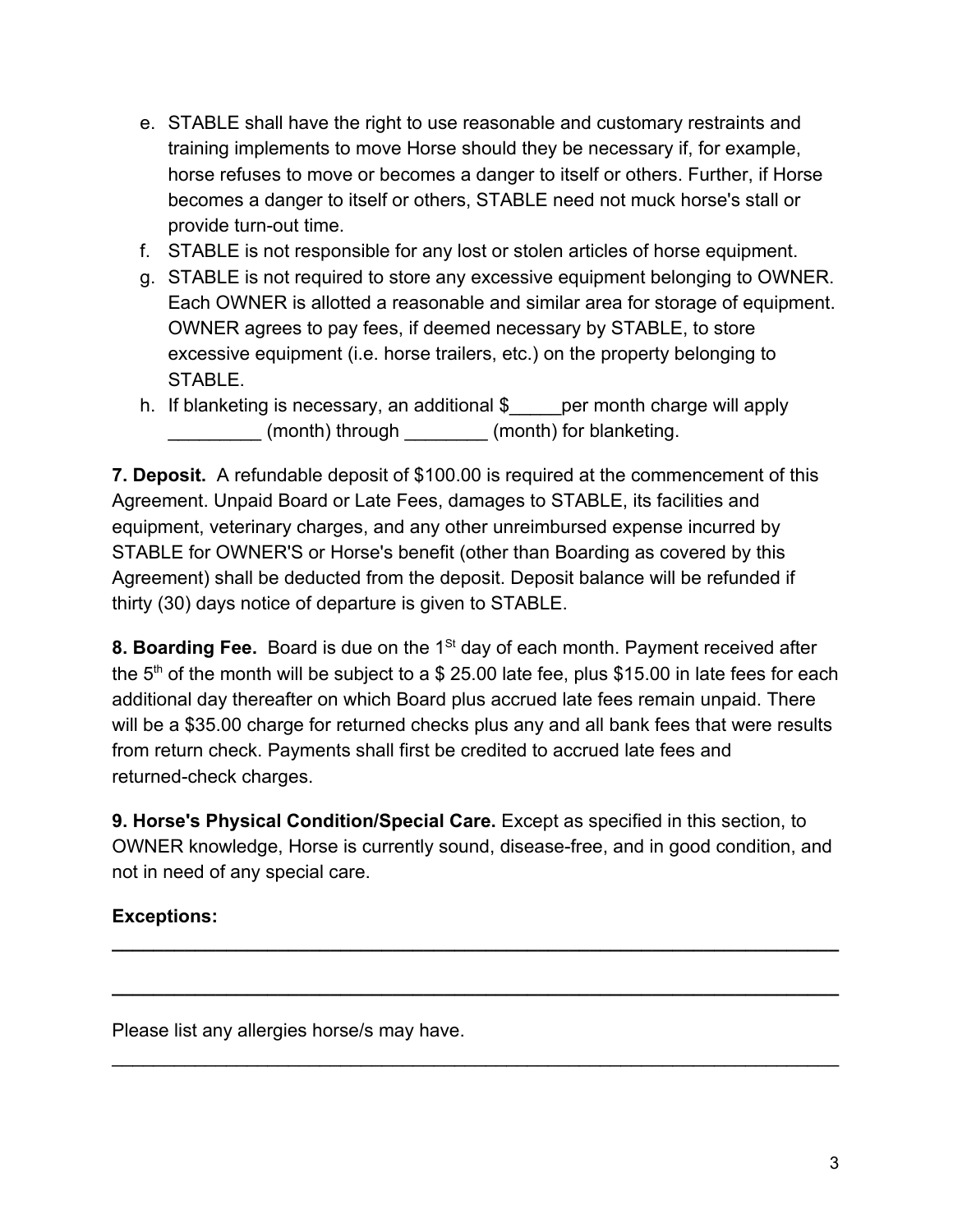**10.** OWNER states that the horse exhibits the following behavioral tracts:

**11. Hours of Visitation/Access to Horse.** OWNER, his/her veterinarian, farrier, trainer, and designated guests shall have access to STABLE and Horse on the following schedule: Monday thru Saturday: 8:00 A.M. until dust, any after dust visitation must be cleared with STABLE! Sunday by notification.

# **12. Veterinary Care.**

a. OWNER agrees and understands that it is his/her responsibility to provide Horse with proper veterinary care and veterinary services. OWNER understands that if OWNER'S horse is or appears sick or injured, STABLE will first try to contact OWNER. If he/she is unavailable, or Horse has an emergency, OWNER gives Stable permission to call OWNER'S veterinarian, identified as

, at phone numbers

If OWNER'S veterinarian is unavailable, he/she authorizes STABLE to call its veterinarian, and that he/she will be fully responsible for all veterinarian charges and transportation so incurred. OWNER also agrees that he/she will keep Horse current on all customary worming and vaccinations, including but not limited to Eastern, Western, Venezuela, Encephalomyelitis, and Rhinopneumonitis-Influenza, Tetanus and West Nile, and any and all other worming or vaccinations as may be prevailing or customary in STABLE'S locale.

**13. Farrier Care.** OWNER agrees and understands that it is his/her responsibility to provide Horse with proper hoof care and farrier services. OWNER'S farrier is: (Name) \_\_\_\_\_\_\_\_\_\_\_\_\_\_\_\_\_\_\_\_\_\_\_\_\_\_\_\_\_\_\_\_\_\_ , at phone numbers (Office) example 20 and 20 and 20 and 20 and 20 and 20 and 20 and 20 and 20 and 20 and 20 and 20 and 2 shall have access to STABLE and Horse during Hours of Visitation. If OWNER'S farrier is unavailable and horse is in need of farrier services, he/she authorize STABLE to call its farrier, and that OWNER will be fully responsible for all farrier charges so incurred.

**14. Prohibited Activities.** Neither OWNER nor his/her guests or agents shall feed, turn-out, walk, work, ride, saddle, injure, whip, harass, or otherwise use or interact with any other horse at STABLE without permission of STABLE or that horse's owner.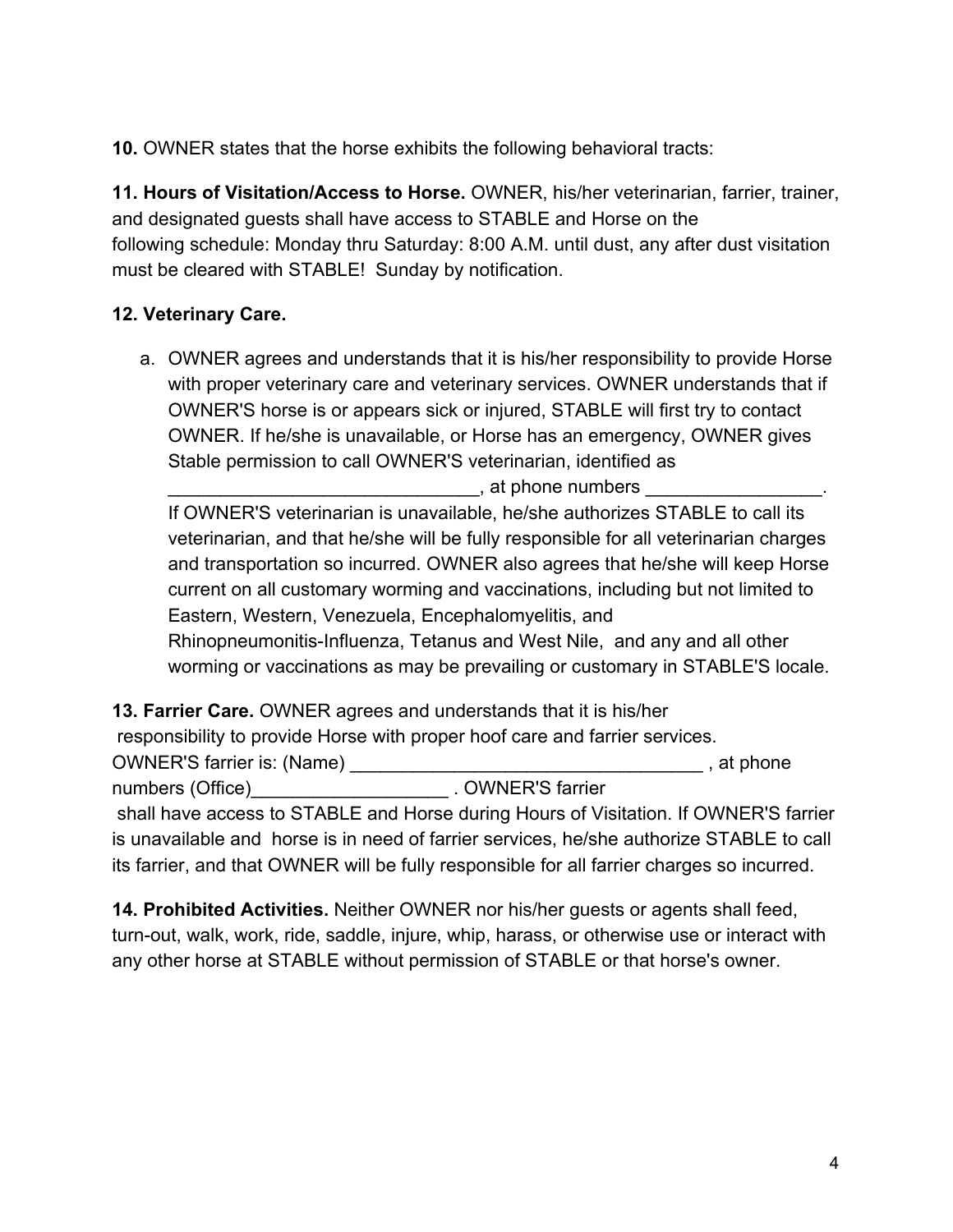**15. Authorized Users.** Stable has discretion when and under what circumstances to allow OWNER'S designated Users to have access to Horse and Stable's facilities.

OWNER'S designated users are:

| Name:                  |      |
|------------------------|------|
| Address:               |      |
| Phone:                 | Age: |
| Email:                 |      |
| Relationship To OWNER: |      |

### **16. Safety and Release From Liability.**

**BY SIGNING THIS AGREEMENT YOU ARE GIVING UP CERTAIN LEGAL RIGHTS, INCLUDING THE RIGHT TO RECOVER DAMAGES IN CASE OF INJURY, DEATH, OR PROPERTY DAMAGE, ARISING OUT OF YOU or YOUR CHILD'S PRESENCE AND/OR PARTICIPATION IN EQUINE ACTIVITIES AT STABLE, INCLUDING INJURY, DEATH, OR PROPERTY DAMAGE ARISING OUT OF THE NEGLIGENCE OF STABLE.**

**a. Helmets and Safety Gear.** Minors(18 and under) are required by law to wear helmets at all times while riding a horse. I understand that it is the recommendation of STABLE to wear a riding helmet and utilize other safety gear appropriate to my level of experience while on a horse. I accept full responsibility for accident or injury to myself, family members or my guests if I or they choose not to use a riding helmet or other appropriate safety gear. **Example 20** (initials)

**b. Horses are Inherently Dangerous.** I also understand that engaging in equine activities is an inherently-dangerous activity, and that, by so doing, I expose myself to dangers both known and unknown. Horses are large, unpredictable animals which may be dangerous no matter how much training they have, no matter what level of experience I have, and no matter what the situation. I agree and understand that STABLE cannot control the horses it boards, and that I shall release and hold harmless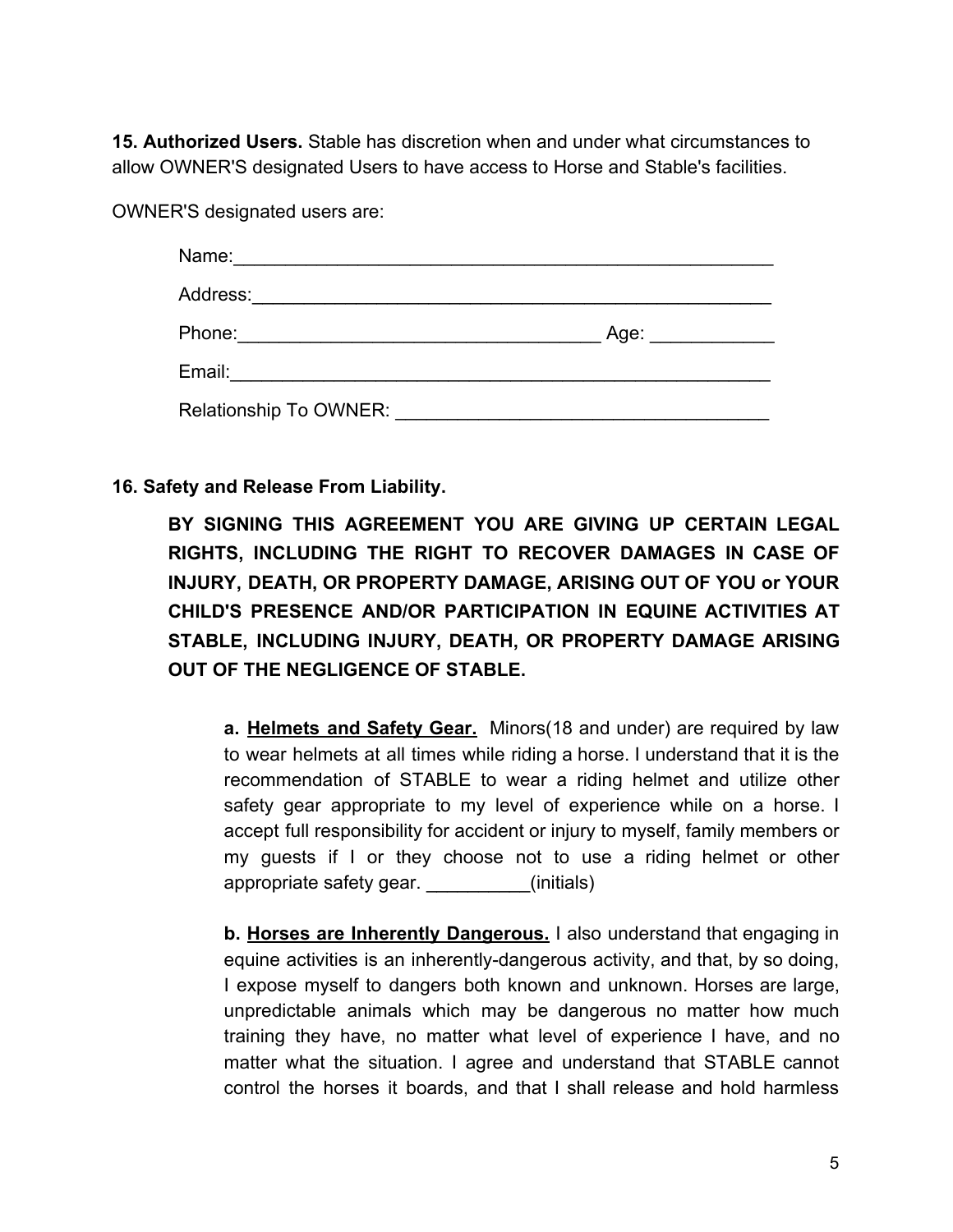STABLE from any injury arising out of or related to equine activities at Stable's facilities.

## **c. Responsible for my own Conduct and That of my Horse.**

I understand that I will ride and handle my horse, and will conduct myself, at my own risk while I am on Stable's property.

## **d. RELEASE AND WAIVER OF LIAIBLITY, AND ASSUMPTION OF**

**RISK.** I take full responsibility for myself and for any guest that I may bring onto the property and will not hold STABLE, its owners, agents, or employees responsible for accident or injury to myself, my guests, or my agents.

**\_\_\_\_\_\_\_\_\_\_\_\_\_\_\_\_\_ (initials)**

**17. Death or Injury to Horse.** STABLE, its owners, trainers, agents or employees will not be held responsible for injury or death of Horse absent active negligence on their part.

### **18. HOLD HARMLESS, DEFEND AND INDEMNIFY.** OWNER agrees to

defend, indemnify, save and hold harmless STABLE and its principals, agents, and affiliates from and against any loss, liability. damage, attorneys' fees, or costs that they may incur arising out of or in any way connected with OWNER'S use of STABLE, presence at STABLE'S facilities, Horse's conduct, OWNER'S use or access to Horse, or OWNER'S or their agents' actions, breaches, failures, or omissions in performing or furthering this Agreement or any related agreement, obligation or conduct, or as they may relate to or arise out of the subject matter of this Agreement.

**19. Trail Riding.** Riding outside of all designated areas and STABLE owned property is done at OWNERS risk. OWNER agrees to hold STABLE harmless from any accident that may occur or action that may be brought forth as a result of this risk.

**20. Dog Policy.** Dog owners that choose to bring dogs to STABLE are solely responsible for their Dog's action. All dogs must be kept on a lease unless the owner has permission from Stable Management. Stable Management reserves the right to prohibit any dog from returning to Stable.

**21. Costs, Attorneys' Fees, and Expenses.** In any legal actions brought in connection with this Agreement, arising out of this Agreement, or arising out of any activity of Horse, OWNER, or his/her guests or agents, the prevailing party will be entitled to prompt payment of expenses from the other party following final adjudication in favor of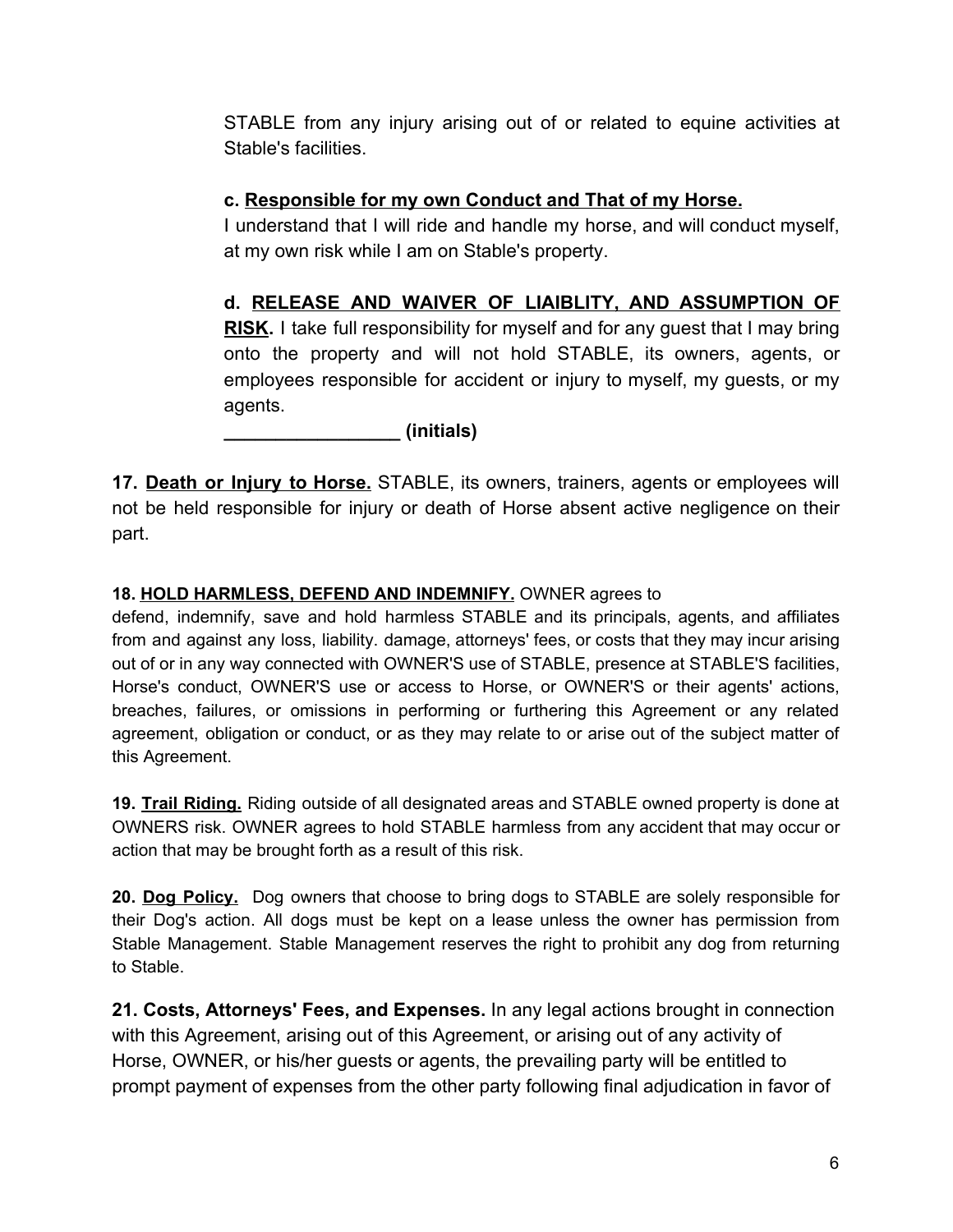the prevailing party. For the purpose of this Section, "expenses" will include the following costs actually incurred by the prevailing party: attorneys' fees, retainers, court costs, transcript costs, fees of experts, witness fees, travel expenses, duplicating or copying costs, printing and binding costs, telephone charges, postage, delivery service fees, and all other disbursements.

**22. Stable's Remedies.** If OWNER breaches this Agreement, if Horse becomes sick, disabled, injured, or a danger to itself or others, or if STABLE ceases to be able to provide services to OWNER and Horse hereunder, STABLE reserves the right to require OWNER'S immediate removal of Horse, and to find alternative boarding for Horse if OWNER fails to do so. OWNER agrees they will be fully responsible for all alternative boarding charges so incurred.

**23. Notice of Termination.** Either party may terminate this agreement with a thirty (30) day written notice.

**24**. **Right of Lien**. The OWNER is hereby put on notice that the STABLE has set forth a right of lien, as set forth by the laws of the State of Florida for the amount due for the boarding and keep of such horse and also for the storage and shall have the right, without process of law, to retain said horse until the amount of such debt is discharged including all late fees and other fees incurred during the non-payment period to maintain the said horse's health and well being. After sixty(60) days of non-payment or partial payment the STABLE then has the right to sell horse/s to recover its loss.

\_\_\_\_\_\_\_\_\_(initials)

**25. Amendments and Modifications.** The parties may amend this Agreement only by a written agreement executed by all parties

### **26. Notice.**

Notice to STABLE. All notices must be in writing and delivered to STABLE at the following address, in a manner which provides proof of delivery:

**IRON HORSE OUTFITTERS, L.L.C. Attention: Sudie Fairall 11 West Eden Lane Cantonment, Florida 32533**